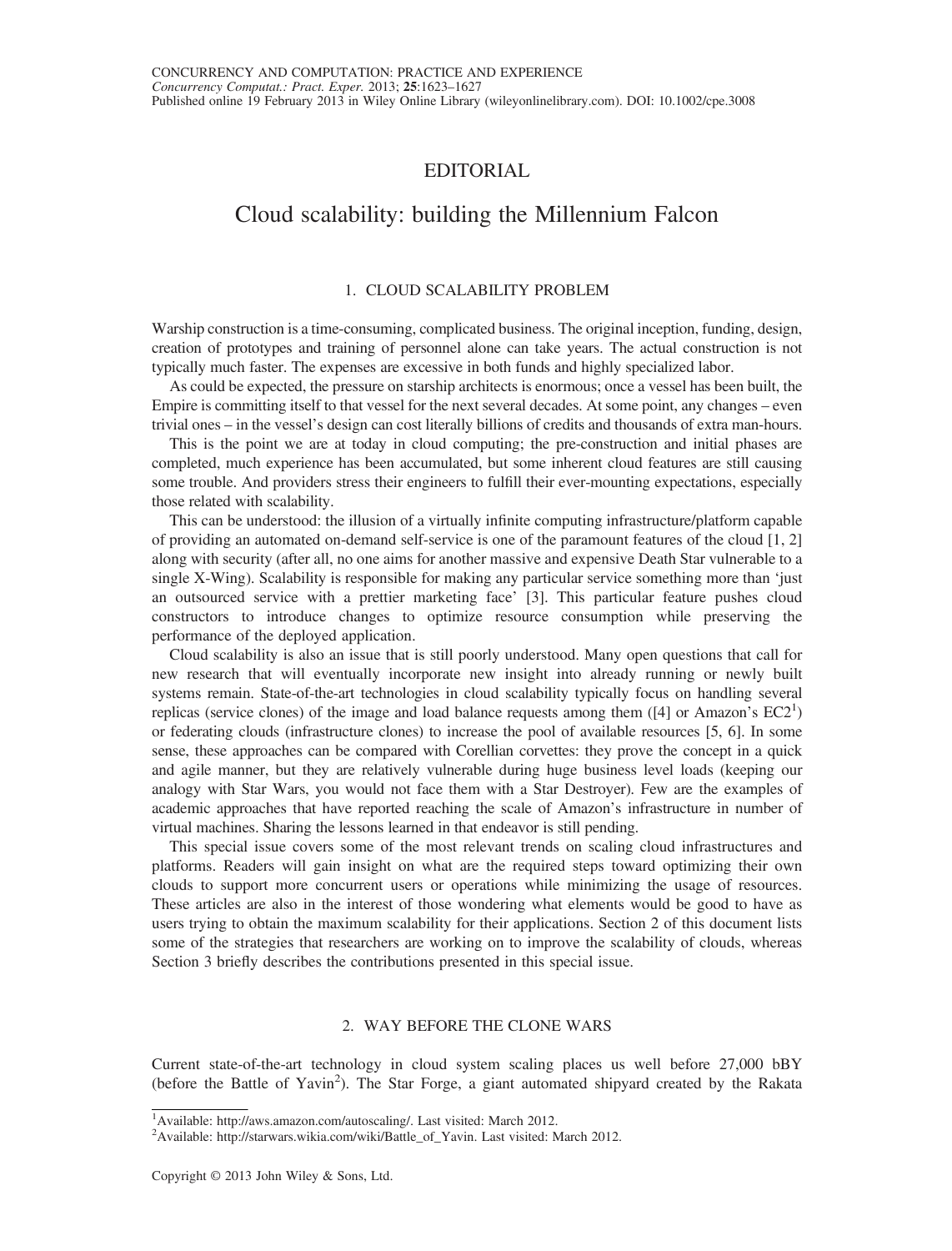(also known as 'the builders'), drew energy and matter from a nearby star, $3$  which, when combined with the power of the Force,<sup>4</sup> was capable of creating an endless supply of ships, droids,<sup>5</sup> and other war supplies. Current cloud technologies have just started to aim for similar levels of automation.

In the same fashion, as described by Vaquero *et al.* [7], virtual machine replication techniques based on automated rules [8] with the support of load balancers is already mature, as indicated by products such as Amazon's CloudScale. However, relevant features are still missing like having customized load-balancing strategies in most public cloud vendors. Also, the possibilities to create a personalized virtual network on top of the existing physical network are still very limited. This may be due to the reluctance of network administrators to introduce innovations that may disrupt an essential system, which is required to work 24/7.

Strategies for scaling the infrastructure are typically narrowed down to (i) expanding the size of the underlying hardware or (ii) replicating the available computational/storage substrate, rather than optimizing processes. The same way that creating bigger space ships does not necessarily make them faster or more agile, cloud scaling also needs to rely on smarter approaches that optimize underlying resource consumption. In this special issue, some of these fresher approaches are presented.

In the next section, we present related works that keep a very similar purpose: bringing cloud scalability to the next generation.

### 3. WHAT IS HAPPENING IN THE STAR DRY DOCKS?

Researchers and engineers are working on several approaches to improve the scalability of infrastructure clouds. Many of these lines try to evolve cloud systems so they are smart enough to make a better usage of the available underlying resources upon a variety of conditions, for instance when workload type is a determinant on the performance of the service [9].

Hardware expansion and optimization are among the most active research and engineering themes. Mechanisms to improve the performance of the employed systems in the light of the huge amounts of data to be processed are really common these days [10]. New trends aim to go beyond horizontal scalability or system optimization by including new elements that can be beneficial when it comes to perform compute-intensive tasks.

The bottleneck in cloud systems may not be in the computing infrastructure itself (see [7] and references therein) but in the storage and the network. Intra-data center networking is one of the most active research areas in the cloud arena. New protocols, systems, cabling mechanisms or [11–13] are under study to solve static network assignment, poor server-to-server connectivity (data center switching layer overload), resource fragmentation (caused by popular load-balancing techniques such as destination NATting) and proprietary hardware that scales out. For instance, techniques to optimize data center cabling to maximize bisection bandwidth while minimizing latency for data center applications are a trendy topic [14, 15].

Unlike smaller and more controlled cluster environments, a cloud data center may include a diverse variety of workloads and noisy applications (with regards to their resources usage). Although some seminal works are already part of the state of the art [16], a tighter control on resource allocation and a synergistic integration across the cloud stack [17] are still needed.

Getting to know the vessel is essential to find flaws in its design or construction and possible improvement points. In spacecraft building, improving the vehicle or the on-board monitoring and control systems is an important determinant of the success at war. Thus, modern cloud systems (akin of a Millennium Falcon with top-of-the-line sensor arrays to detect distant Imperial ships before they ever notice) need to predict conflictive situations before they actually occur. Advanced monitoring systems that are capable of delivering the right information to the right decision-making module without creating a huge overload are required [18–20]. Much effort has (and will be) been

<sup>&</sup>lt;sup>3</sup> Available: http://starwars.wikia.com/wiki/Abo\_(star). Last visited: March 2012.

<sup>4</sup> Available: http://starwars.wikia.com/wiki/The\_Force. Last visited: March 2012.

<sup>5</sup> Available: [http://starwars.wikia.com/wiki/Droid.](http://starwars.wikia.com/wiki/Droid) Last visited: March 2012.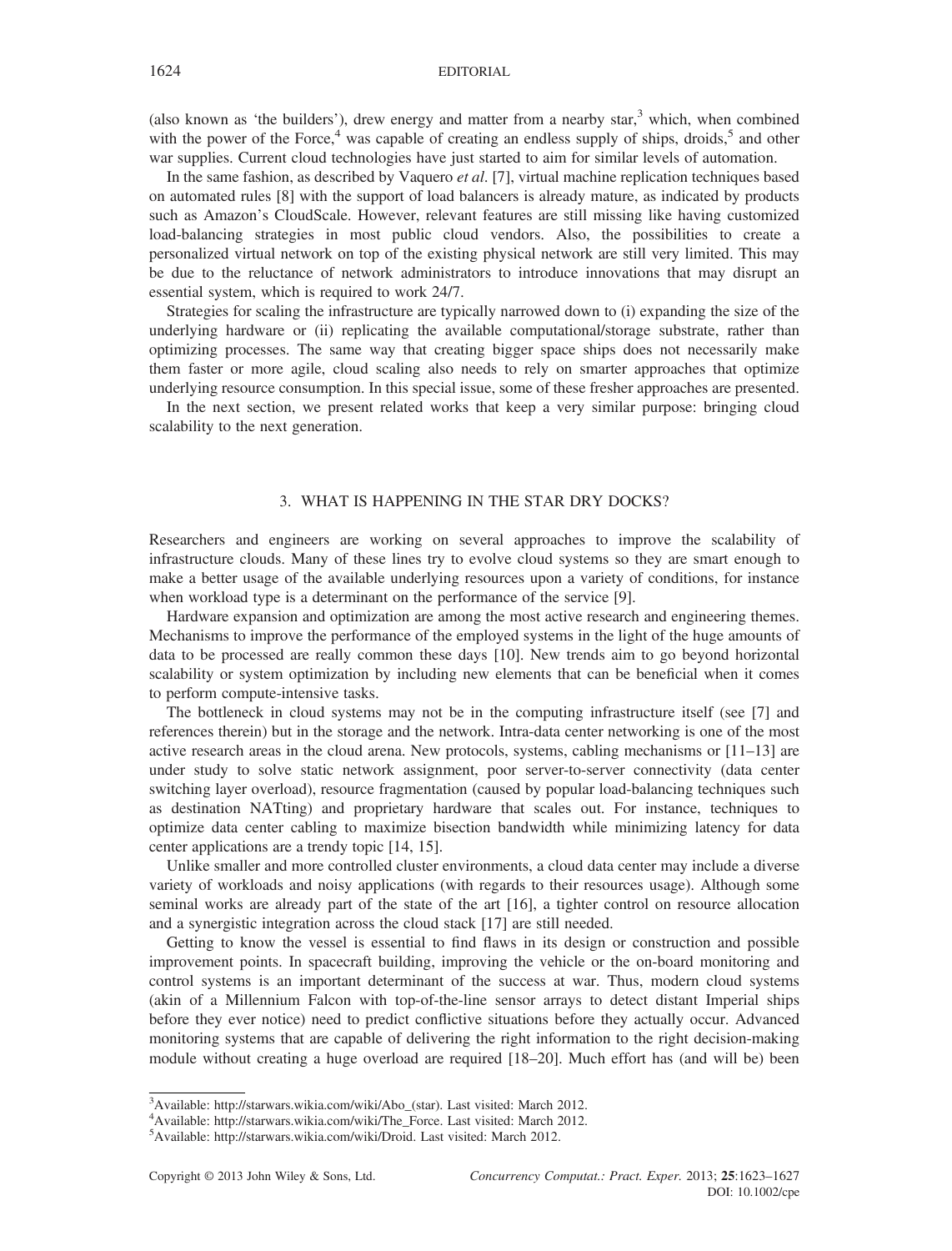devoted to offer appropriate channels for event filtering/aggregation in a way that is meaningful for the application.

Exactly as it happens with mother ships such as Naga Sadow's, there is a need to connect different clouds in an efficient and secure manner. Inter-cloud federation is a topic of raising importance that affects networking, monitoring, scheduling and resource management in general.

And finally, scalability can be reached by developing cloud services/subsystems that provide specific functionalities that ease the construction of scalable applications, in the same way that building a fleet requires ships that are suitable to a variety of different tasks.

Cloud development and adoption were led by a hop in technology and a drive of industrial partners toward a more scalable environment. It seems that scalability begets scalability, and the cloud has now to face a huge amount of data to be measured, collected and analyzed. The huge scale of the underlying infrastructure and platforms, and the vast amount of data generated by users running on top of the cloud grants new and most interesting scaling challenges that will need to be addressed. These are exciting times indeed for 'the builders' of the new Millennium Falcon.

### 4. BUILDING THE NEXT GENERATION MILLENNIUM FALCON

The articles included in this special issue seem to lead the way where nearly coming research efforts are headed. Here, we try to gather some of the most prominent works related with cloud scalability. Given the variety of research lines addressing this same problem (some of them listed in the previous section), the heterogeneity of the topics covered by the papers in this special issue is not surprising. Table I shows an overview of the challenges addressed by these articles.

Running general-purpose computation on graphic processing units as a mechanism to expand current vessel capabilities is the aim of the work by Expósito *et al.* [21]. This is a revolutionary approach within the classic vertical scalability approach in conventional data centers.

Beyond vertical scalability, there is another trend of techniques that tries to optimize the performance of the on-board system. Distributed Virtual Machine Scheduler describes a resource-scheduling framework, where reconfigurations are enabled by partitioning with a minimum of resources necessary to find a solution to the reconfiguration problem. Quesnel *et al.* [22] propose an algorithm to handle deadlocks that may appear because of the partitioning policy.

Interferences in the stellar positioning and navigation systems terribly affect resource usage and, therefore, vessels' performance. Thus, Barrett et al. [23] try to optimize resource usage in the light of interferences between virtual machines on the same hardware, going one step beyond existing approaches that are typically based on setting a threshold, performing badly on unexpected circumstances. These two works and similar systems [8] represent a stage forward toward the creation of droids capable of operating the spacecraft in a nearly optimal manner.

Pattern recognition for similar events is a main concern for automated 'cruise control' in spacecrafts. Storing and handling relevant events in a scalable manner are essential to recognize these patterns. HDKV [24] is one such mechanism that helps with a mechanism to reduce searching time over large data sets that could move spacecraft cruise control one step forward.

A big part of spacecraft engineering has to do with probing the system during its full lifecycle to gather a wealth of information patterns for later analysis. Using the statistical information of these

| Challenge                               | Paper                                            |
|-----------------------------------------|--------------------------------------------------|
| Hardware expansion                      | Usage of GPU power [21]                          |
| System optimization/resource allocation | Control deadlock in resource allocation [22]     |
|                                         | Reduce inter virtual machine interferences [23]  |
| Advanced monitoring                     | Reduce search time in cloud data sets [24]       |
|                                         | Enhance pattern analysis in large data sets [25] |

Table I. Challenges addressed by the contributions in this special issue

GPU, graphic processing unit.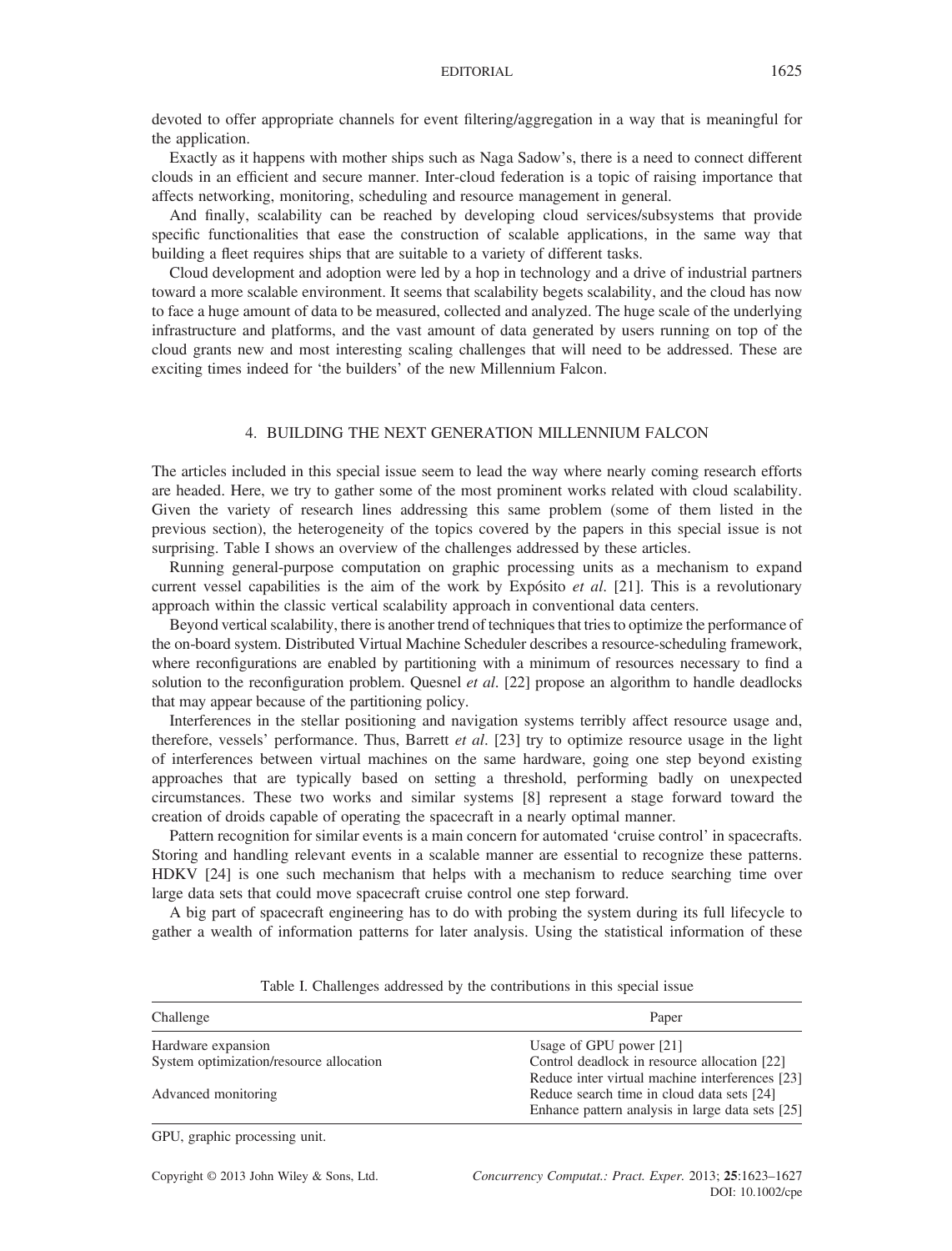patterns for fine tuning the system is a huge data-intensive task, which requires especially scalable platforms and algorithms. The work by Rizvandi et al. [25] presents a relevant example of such research line.

### 5. CONCLUSION

The Rakata created the Star Forge, but history demonstrated that without proper control, this technological marvel came at a terrible cost. The Star Forge became a fusion of technology and dark side energies that began corrupting the Rakata to gain the immense power it required to operate and ultimately caused the collapse of the Rakatan Empire. In the same way, dealing with the already impressive scale of the data and operations of the cloud requires well-thought mechanisms that are also capable of coping with the exponential increase in data generation expected in the coming years. This special issue paves the way toward understanding new trends and open challenges in the short to mid terms.

#### Disclaimer

The opinions herein expressed do not represent the view of HP Labs. The information in this document is provided as is, no guarantee is given that the information is fit for any particular purpose. The above companies shall have no liability for damages of any kind that may result from the use of these materials.

#### **REFERENCES**

- 1. Buyya R, Yeo CS, Venugopal S, Broberg J, Brandic I. Cloud computing and emerging it platforms: vision, hype, and reality for delivering computing as the 5th utility. Future Generation Computer Systems 2009, vol. 25, no. 6, pp. 599–616. DOI: 10.1016/j.future.2008.12.001
- 2. Vaquero LM, Rodero-Merino L, Cáceres J, Lindner M. A break in the clouds: towards a cloud definition. SIGCOMM Computer Communications Review 2009, vol. 39, no. 1, pp. 50–55. DOI: 10.1145/1496091.1496100
- 3. Owens D. Securing elasticity in the cloud. Communications of the ACM 2010, vol. 53, no. 6, pp. 46–51. DOI: 10.1145/1743546.1743565
- 4. Rodero-Merino L, Vaquero LM, Gil V, Galán F, Fontán J, Montero R, Llorente I. From infrastructure delivery to service management in clouds. Future Generation Computer Systems 2010, vol. 26, pp. 1226-1240. DOI: 10.1016/j.future.2010.02.013
- 5. Buyya R, Ranjan R, Calheiros R. Intercloud: utility-oriented federation of cloud computing environments for scaling of application services. In Proceedings of ICA3PP 2010: The 10th International Conference on Algorithms and Architectures for Parallel Processing, 2010, pp. 19–24. DOI: 10.1007/978-3-642-13119-6\_2
- 6. Vecchiola C, Chu X, Buyya R, Aneka: a software platform for NET-based cloud computing. Advances in Parallel Computing 2009, vol. 18, pp. 267–295. DOI: 10.3233/978-1-60750-073-5-267
- 7. Vaquero LM, Rodero-Merino L, Buyya R. Dynamically scaling applications in the cloud. ACM Computer Communication Review 2011, vol. 41, no. 1, pp. 45–52. DOI: 10.1145/1925861.1925869
- 8. Moran D, Vaquero LM, Galan F. Elastically ruling the cloud: specifying application's behavior in federated clouds. In Proceedings of the 4th IEEE International Conference on Cloud Computing (CLOUD 2011) 2011, pp. 89–96. DOI: 10.1109/CLOUD.2011.53
- 9. Marshall P, Keahey K, Freeman T. Elastic site: using clouds to elastically extend site resources. In Proceedings of IEEE International Symposium on Cluster Computing and the Grid 2010, pp. 43–52. DOI: 10.1109/ CCGRID.2010.80
- 10. Borthakur D, Gray J, Sarma JS, Muthukkaruppan K, Spiegelberg N, Kuang H, Ranganathan K, Molkov D, Menon A, Rash S, Schmidt R, Aiyer A. Apache Hadoop goes realtime at Facebook. In Proceedings of the 2011 international conference on Management of data (SIGMOD '11), 2011, pp. 1071–1080. DOI: 10.1145/1989323.1989438
- 11. Greenberg A, Hamilton J, Maltz DA, Patel P. The cost of a cloud: research problems in data center networks. SIGCOMM Computer Communications Review 2008, vol. 39, no. 1, pp. 68–73. DOI: 10.1145/1496091.1496103
- 12. Greenberg A, Hamilton J, Jain N, Kandula S, Kim C, Lahiri P, Maltz DA, Patel P, Sengupta S. VL2: a scalable and flexible data center network. In Proceedings of the ACM SIGCOMM 2009 conference on Data communication (SIGCOMM '09), 2009, pp. 51–62. DOI: 10.1145/1594977.1592576
- 13. Benson T, Akella A, Maltz DA. Network traffic characteristics of data centers in the wild. In Proceedings of the 10th annual conference on Internet measurement (IMC '10) 2010, pp. 267–280. DOI: 10.1145/1879141.1879175
- 14. Mudigonda J, Yalagandula P, Mogul JC. Taming the flying cable monster: a topology design and optimization framework for data-center networks. In Proceedings of the 2011 USENIX conference on USENIX annual technical conference (USENIXATC'11). 2011.